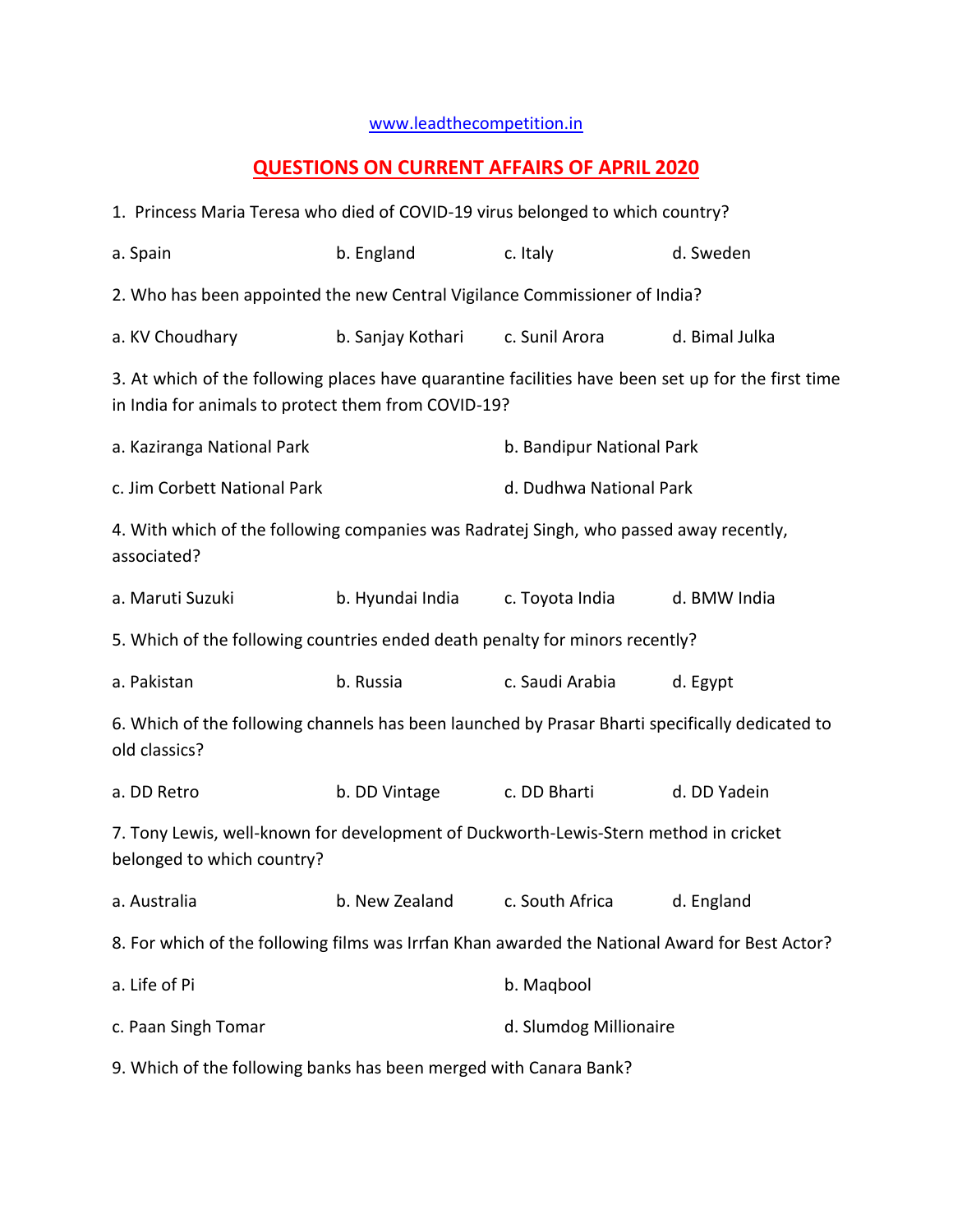| a. Dena Bank                                                                                                                                                                                            |                | b. Syndicate Bank                                                                               |                 |  |  |
|---------------------------------------------------------------------------------------------------------------------------------------------------------------------------------------------------------|----------------|-------------------------------------------------------------------------------------------------|-----------------|--|--|
| c. Corporation Bank                                                                                                                                                                                     |                | d. United Bank of India                                                                         |                 |  |  |
| the World Press Freedom Index 2020?                                                                                                                                                                     |                | 10. Which of the following countries is ranked higher in comparison to the other 3 countries in |                 |  |  |
| a. China                                                                                                                                                                                                | b. India       | c. Pakistan                                                                                     | d. Sri Lanka    |  |  |
| 11. Which country launched its first military satellite named Noor in April 2020?                                                                                                                       |                |                                                                                                 |                 |  |  |
| a. Pakistan                                                                                                                                                                                             | b. Iran        | c. Turkey                                                                                       | d. Oman         |  |  |
| 12. Which of the following stations installed the country's first Walk Through Mass Sanitizing<br>Tunnel to curtail the spread of COVID-19?                                                             |                |                                                                                                 |                 |  |  |
| a. Secunderabad                                                                                                                                                                                         | b. Gorakhpur   | c. Ahmedabad                                                                                    | d. Pune         |  |  |
| 13. Who of the following former Governors of RBI has been selected to the advisory group of<br>International Monetary Fund?                                                                             |                |                                                                                                 |                 |  |  |
| a. Raghuram Rajan                                                                                                                                                                                       | b. Urjit Patel | c. D Subba Rao                                                                                  | d. C Rangarajan |  |  |
| 14. As per the Epidemic Diseases (Amendment) Ordinance 2020, what is the minimum<br>punishment prescribed for a person who commits or abets the commitment of violence against<br>a health care worker? |                |                                                                                                 |                 |  |  |
| a. 3 months                                                                                                                                                                                             | b. 6 months    | c. 9 months                                                                                     | d. 12 months    |  |  |
| 15. Which of the following banks have been merged with Union Bank of India?                                                                                                                             |                |                                                                                                 |                 |  |  |
| a. Syndicate Bank and Indian Bank                                                                                                                                                                       |                | b. Andhra Bank and Corporation Bank                                                             |                 |  |  |
| c. Syndicate Bank and Andhra Bank                                                                                                                                                                       |                | c. Corporation Bank and Indian Bank                                                             |                 |  |  |
| 16. Innovate for Green Future was the theme of which of the following days?                                                                                                                             |                |                                                                                                 |                 |  |  |
| a. World Health Day                                                                                                                                                                                     |                | b. International Mother Earth Day                                                               |                 |  |  |
| c. International Day of Human Space Flight                                                                                                                                                              |                | d. World Intellectual Property Day                                                              |                 |  |  |
| 17. India is the third largest military spender according to a report by Stockholm International<br>Peace Research Institute (SIPRI). Which 2 countries are ahead of India in the list?                 |                |                                                                                                 |                 |  |  |

a. US and China b. US and Russia